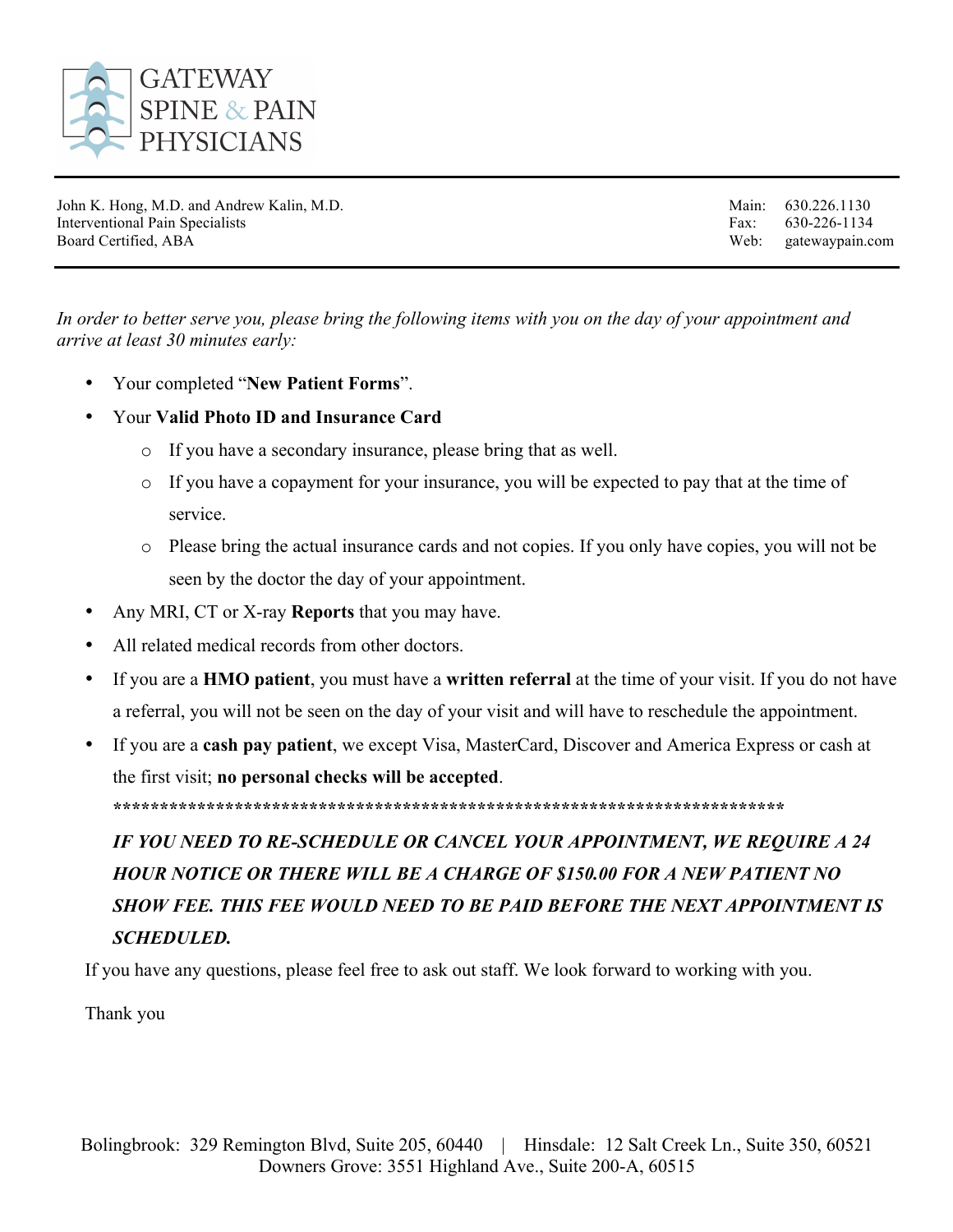# Gateway Spine & Pain Physicians Intake Form

# E-MAIL ADDRESS:

| PATIENT INFORMATION                                                                                |                                                                                                                                                |
|----------------------------------------------------------------------------------------------------|------------------------------------------------------------------------------------------------------------------------------------------------|
| Name:                                                                                              | <b>GUARANTOR</b>                                                                                                                               |
| Address:                                                                                           | [ ] Same as Patient                                                                                                                            |
|                                                                                                    | Name:                                                                                                                                          |
| Home Phone:<br><u> 1980 - Jan Sterlin Berlin, Amerikaansk kanton (</u>                             | Address:                                                                                                                                       |
| <b>Mobile Phone:</b>                                                                               |                                                                                                                                                |
| Date of Birth:<br><u> 1980 - Jan Sterling, amerikansk politiker (</u>                              | Date of Birth:                                                                                                                                 |
| Social Security #:                                                                                 | Social Security #: $\qquad \qquad$                                                                                                             |
| [ ] Married [ ] Single [ ] Divorced<br><b>Marital Status:</b>                                      | <b>PRIMARY INSURANCE</b>                                                                                                                       |
| [ ] Female<br>[ ] Male<br>Sex:                                                                     |                                                                                                                                                |
|                                                                                                    | [ ] Same as Patient [ ] Same as Guarantor [ ] Other                                                                                            |
| <b>REFERRING PHYSICIAN</b>                                                                         | <b>Insured Party:</b><br><u> 1989 - Johann Barbara, martin amerikan basar dan berasal dalam basa dalam basar dalam basar dalam basar dalam</u> |
| Name:<br>the control of the control of the control of the control of the control of the control of | <b>Insured Phone:</b>                                                                                                                          |
| Specialty:<br><u> 1980 - Jan Barnett, fransk politiker (d. 1980)</u>                               | Company:                                                                                                                                       |
| Address:                                                                                           | <b>SECONDARY INSURANCE</b>                                                                                                                     |
|                                                                                                    |                                                                                                                                                |
| Phone:                                                                                             | [ ] Same as Patient [ ] Same as Guarantor [ ] Other                                                                                            |
| Fax:                                                                                               | <b>Insured Party:</b><br>the control of the control of the control of the control of the control of the control of                             |
| <b>PRIMARY CARE PHYSICIAN</b>                                                                      | <b>Insured Phone:</b><br>the contract of the contract of the contract of the contract of                                                       |
|                                                                                                    | Company:                                                                                                                                       |
| Name:                                                                                              |                                                                                                                                                |
| Address:                                                                                           | <b>EMERGENCY CONTACT</b>                                                                                                                       |
|                                                                                                    | Name:                                                                                                                                          |
| Phone:                                                                                             | Phone Number:                                                                                                                                  |
| Fax:                                                                                               | Relationship:                                                                                                                                  |
| PATIENT EMPLOYMENT                                                                                 |                                                                                                                                                |
| <b>Employer Name:</b><br><u> 1980 - Andrea Stadt Britain, amerikansk politik (</u>                 | <b>PHARMACY</b><br>(must use only one pharmacy)                                                                                                |
| Address:                                                                                           | Name:                                                                                                                                          |
|                                                                                                    | City:                                                                                                                                          |
| Work Phone:                                                                                        | Phone:                                                                                                                                         |
|                                                                                                    | Fax:                                                                                                                                           |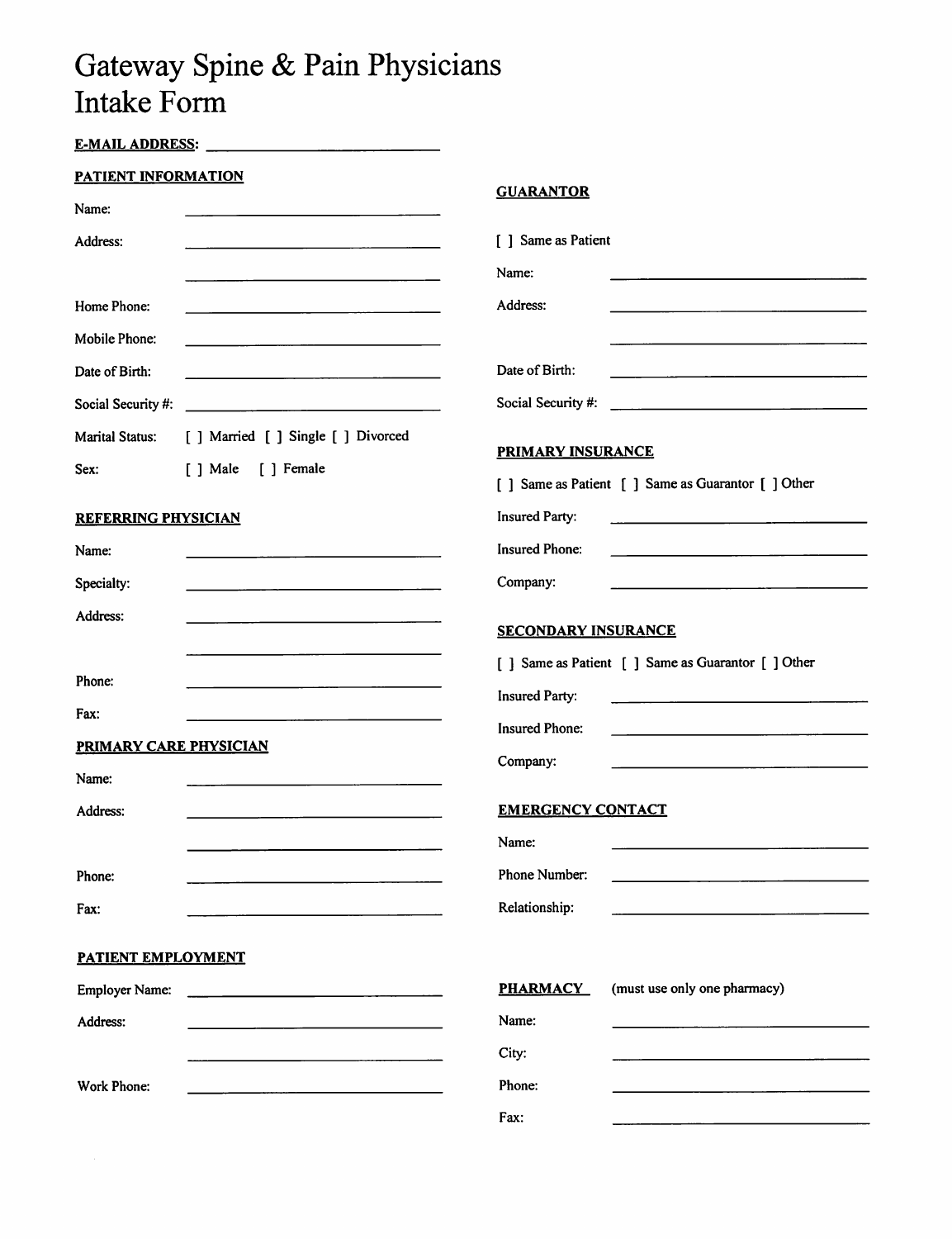

John K. Hong, M.D. and Andrew Kalin, M.D. **Interventional Pain Specialists** Board Certified, ABA

Main: 630.226.1130 Fax: 630.226.1134 Web: Gatewaypain.com

# **Pain Clinic Initial Evaluation Patient Form**

Name  $\qquad \qquad$ 

Age Appointment Date

Referring Physician <u>Filmary Care Physician</u><br>Primary Care Physician Please fill out the following papers to help us learn more about your conditions so we can better assist your needs.

| L<br>$\mathbf R$<br>R                                                                                                             | Shade the<br>areas where<br>you are<br>having pain<br>on this<br>diagram |
|-----------------------------------------------------------------------------------------------------------------------------------|--------------------------------------------------------------------------|
|                                                                                                                                   |                                                                          |
| 2) When did your pain begin?<br>3a) Does your pain travel (radiate) anywhere? Yes ______ No_____<br>If so, where? $\qquad \qquad$ |                                                                          |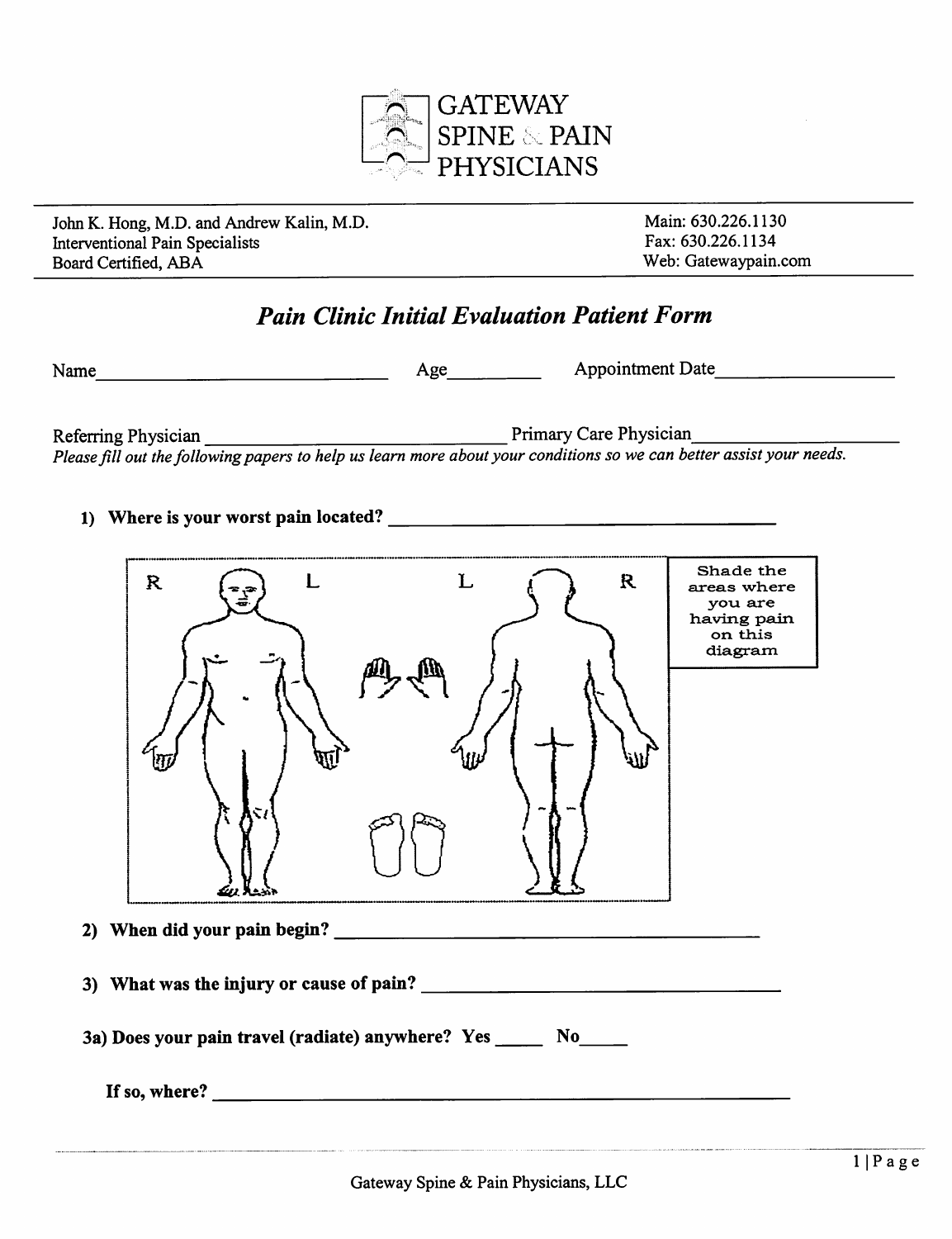|                                                                                                    | 3b) Check one. Is your pain: Constant_________________ Intermittent_____________ |                                                        |                 |          |            |                |        |
|----------------------------------------------------------------------------------------------------|----------------------------------------------------------------------------------|--------------------------------------------------------|-----------------|----------|------------|----------------|--------|
| 3c) What is the intensity of your pain on a scale of 0-10 (0 meaning no pain, 10 being worst pain) |                                                                                  |                                                        |                 |          |            |                |        |
|                                                                                                    |                                                                                  |                                                        |                 |          |            |                |        |
|                                                                                                    | 4) Circle any of these that describe your pain: Dull Sharp Burning Shooting      |                                                        |                 |          |            |                | Aching |
|                                                                                                    |                                                                                  |                                                        |                 |          |            | Pinpoint Other |        |
|                                                                                                    | 5) Is your pain associated with any of the following?                            |                                                        |                 |          |            |                |        |
|                                                                                                    | Weakness $\Box$ Yes $\Box$ No                                                    | Skin color or temperature changes $\Box$ Yes $\Box$ No |                 |          |            |                |        |
|                                                                                                    | Numbness $\Box$ Yes $\Box$ No Bladder or bowel problems $\Box$ Yes $\Box$ No     |                                                        |                 |          |            |                |        |
|                                                                                                    | Tingling $\Box$ Yes $\Box$ No Skin sensitive to light touch $\Box$ Yes $\Box$ No |                                                        |                 |          |            |                |        |
|                                                                                                    |                                                                                  | Skin sensitive to heat or cold $\Box$ Yes $\Box$ No    |                 |          |            |                |        |
|                                                                                                    |                                                                                  |                                                        |                 |          |            |                |        |
|                                                                                                    | 6) When is your pain the best?                                                   | AM                                                     | Afternoon       |          | Night      |                |        |
|                                                                                                    | When is your pain the worst?                                                     | AM                                                     | Afternoon       |          | Night      |                |        |
|                                                                                                    |                                                                                  |                                                        |                 |          |            |                |        |
|                                                                                                    | 7) Circle which factors make your pain better                                    |                                                        |                 |          |            |                |        |
|                                                                                                    | Sitting Standing Walking Bending Forward Lying Down                              |                                                        |                 |          |            |                |        |
|                                                                                                    | Coughing/Sneezing Leaning Back<br>Driving                                        |                                                        |                 |          |            |                |        |
|                                                                                                    |                                                                                  |                                                        |                 |          |            |                |        |
|                                                                                                    |                                                                                  |                                                        |                 |          |            |                |        |
|                                                                                                    | 8) Circle which factors make your pain worse                                     |                                                        |                 |          |            |                |        |
|                                                                                                    | <b>Standing</b><br>Walking<br>Sitting                                            |                                                        | Bending Forward |          | Lying Down |                |        |
|                                                                                                    | Coughing/Sneezing<br>Driving                                                     | Leaning Back                                           |                 | Twisting |            |                |        |
|                                                                                                    |                                                                                  |                                                        |                 |          |            |                |        |

# 9) List other Doctors who have treated you for this problem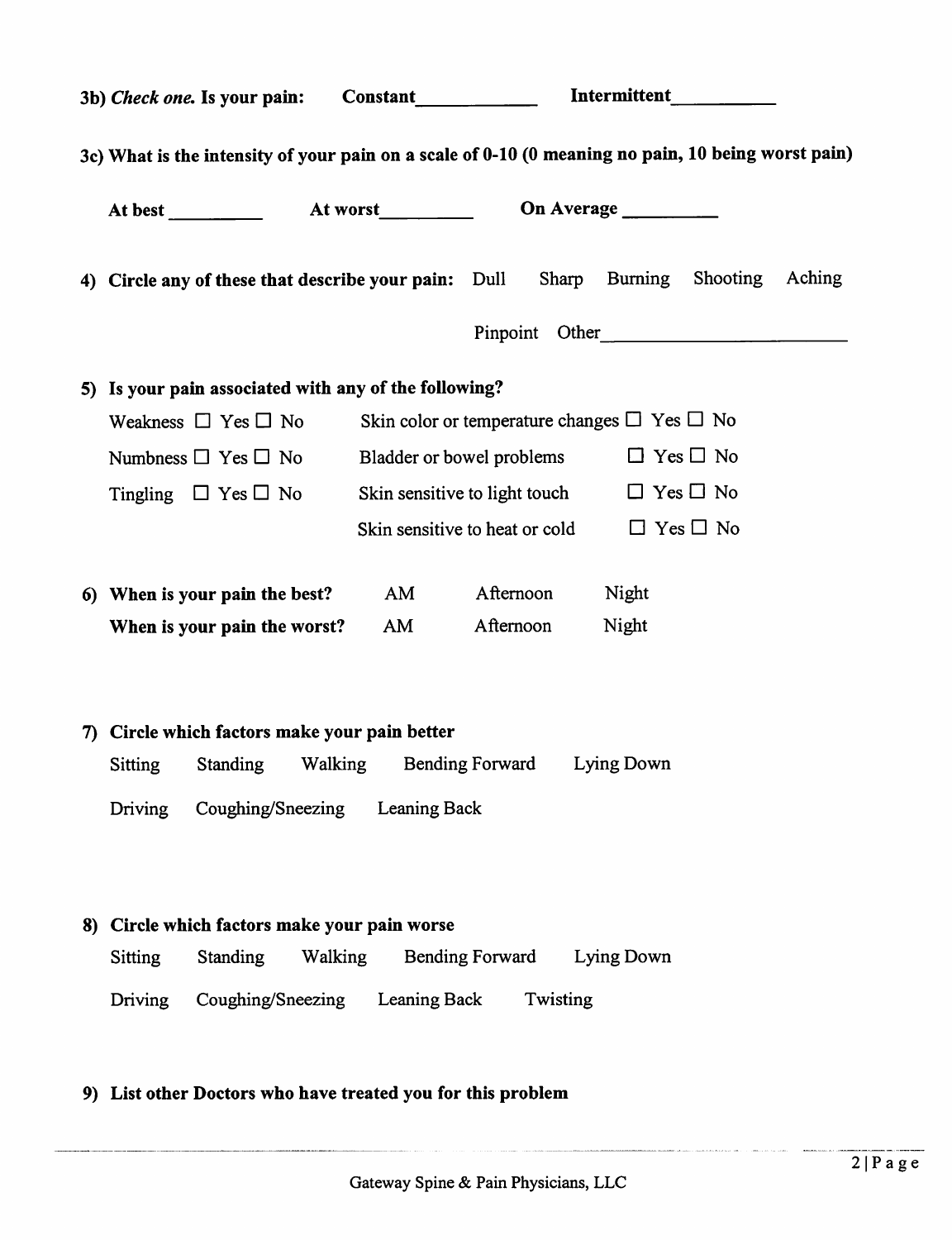10) List tests that have been performed (i.e. MRI, CAT scan, Myelogram, etc.):

### 11) Circle any treatments you have tried before to treat your pain

**TENS Unit** Other Physical Therapy Chiropractor Massage Therapy Ice Heat

12) Have you previously had any injections/epidurals for your pain?

- 13) Have you been treated by other pain specialists/clinics in the past?
- 14) List all pain medications you have tried in the past that did not relieve your pain or caused bad side effects:

### 15) Please answer the following questions if your problem is the result of an injury: Mark only one:

- $\Box$  I have never had back/neck problems before this injury.
- $\Box$ I had back/neck problems before, and this injury made the problem worse.

### Mark all that apply:

- $\Box$  This injury occurred at work.
- $\Box$  My injury did not occur at work.
- $\Box$  I have filed a claim through worker's compensation
- $\Box$  I have pursued or will pursue legal action as a result of this injury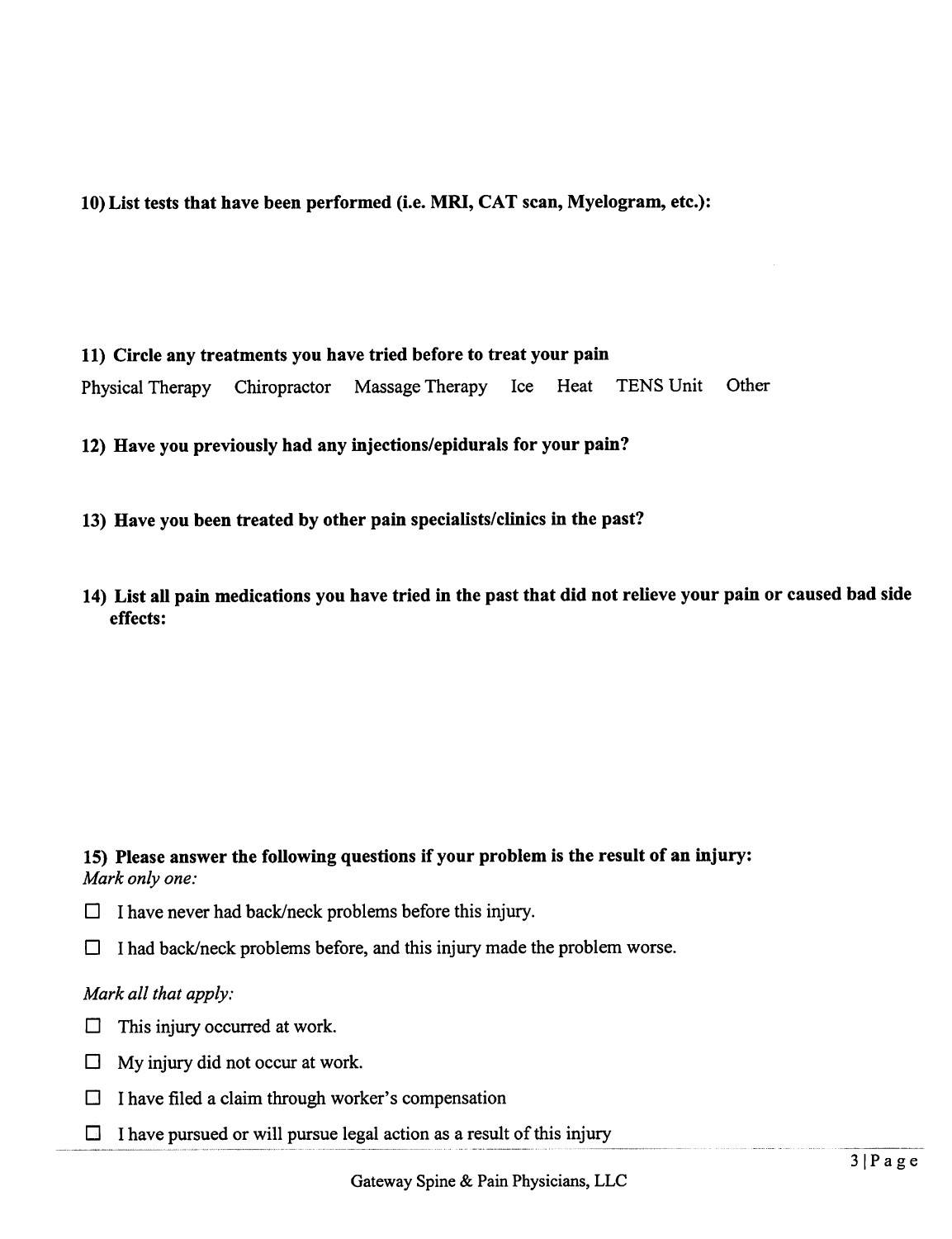### **Past Medical History**

Do you have any of the following conditions?

| Any contagious disease                                           | $\Box$ Yes $\Box$ No     | Hyperthyroidism                               | $\Box$ Yes $\Box$ No |
|------------------------------------------------------------------|--------------------------|-----------------------------------------------|----------------------|
| High blood pressure (Hypertension)                               | $\Box$ Yes $\Box$ No     | Hypothyroidism                                | $\Box$ Yes $\Box$ No |
| Diabetes                                                         | $\Box$ Yes $\Box$ No     | Suppressed immune system $\Box$ Yes $\Box$ No |                      |
| Heart disease (Coronary Artery Disease)                          | $\Box$ Yes $\Box$ No     | Cancer                                        | $\Box$ Yes $\Box$ No |
| Lung Disease (Asthma/COPD)                                       | $\Box$ Yes $\Box$ No     | Liver Disease                                 | $\Box$ Yes $\Box$ No |
| Kidney Disease (Chronic Kidney Disease)                          | $Yes \Box No$<br>$\perp$ | Seizure Disorder                              | $\Box$ Yes $\Box$ No |
| High cholesterol (Hyperlipidemia)                                | $\Box$ Yes $\Box$ No     | Osteoarthritis                                | $\Box$ Yes $\Box$ No |
| Stomach ulcers (GERD, Peptic Ulcer Disease) $\Box$ Yes $\Box$ No |                          | <b>Bleeding Problems</b>                      | $\Box$ Yes $\Box$ No |
| Stroke (TIA/Cerebral Vascular Accident)                          | $Yes \Box No$            | Allergies                                     | $\Box$ Yes $\Box$ No |

# Previous Surgeries & Years Performed

| 1.          |
|-------------|
| 2. $\qquad$ |
| 3.          |
| 4.          |
| 5.          |

**Family History** (Blood Relatives)

1. Cancer

2. Chronic Pain

3. Other

### **Please list all Drug Allergies**

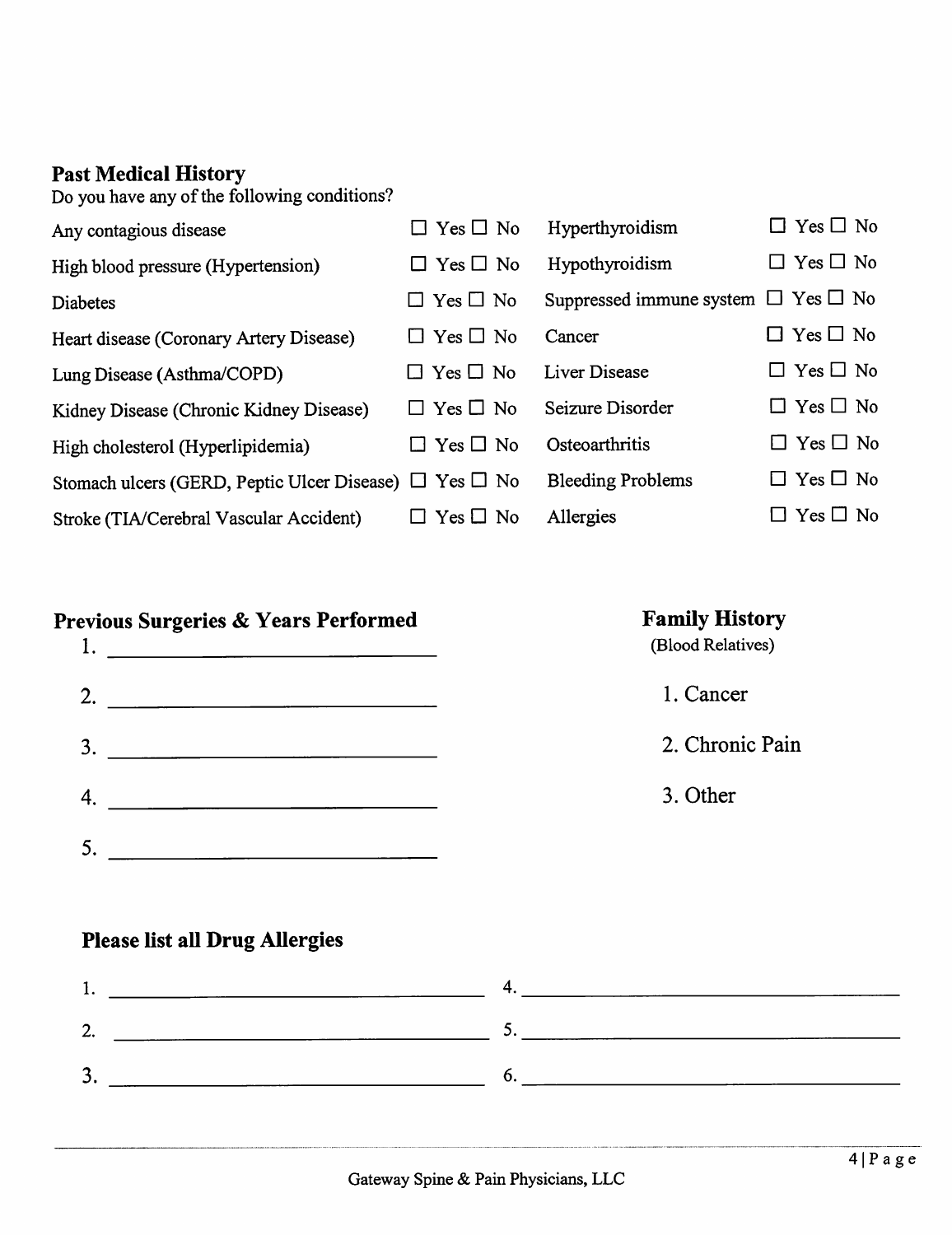# **Current Medications**

List all your medications, dosages and reason for their usage

| <b>Medication and Dosage</b>                                                                                                                                                                                                               | <b>Reason for Taking Medication</b>             |
|--------------------------------------------------------------------------------------------------------------------------------------------------------------------------------------------------------------------------------------------|-------------------------------------------------|
|                                                                                                                                                                                                                                            |                                                 |
|                                                                                                                                                                                                                                            |                                                 |
| 3.<br><u> Andrew State (1989), state and the state of the state of the state of the state of the state of the state of the state of the state of the state of the state of the state of the state of the state of the state of the sta</u> |                                                 |
| 4.<br><u> 1999 - Jan Alexander Stadt Stadt for de Stadt Stadt Stadt Stadt Stadt Stadt Stadt Stadt Stadt Stadt Stadt Stadt Stadt Stadt Stadt Stadt Stadt Stadt Stadt Stadt Stadt Stadt Stadt Stadt Stadt Stadt Stadt Stadt Stadt Stadt </u> |                                                 |
| 5. $\overline{\phantom{a}}$                                                                                                                                                                                                                |                                                 |
|                                                                                                                                                                                                                                            |                                                 |
|                                                                                                                                                                                                                                            |                                                 |
|                                                                                                                                                                                                                                            |                                                 |
| 9. $\overline{\phantom{a}}$                                                                                                                                                                                                                |                                                 |
| $\frac{10}{2}$                                                                                                                                                                                                                             |                                                 |
| Are you taking any blood thinners? $\Box$ Yes $\Box$ No                                                                                                                                                                                    |                                                 |
| If yes, check one: $\Box$ Plavix (Clopidogrel) $\Box$ Aspirin $\Box$ Warfarin (Coumadin) $\Box$ Heparin (Lovenox)                                                                                                                          |                                                 |
| $\Box$ Aggrenox (Pletal) $\Box$ Arixtra (Fondaparinux) $\Box$ Eliquis $\Box$ Others:                                                                                                                                                       |                                                 |
| <b>Social History</b><br>Marital Status: Single Married                                                                                                                                                                                    | <b>Legally Separated</b><br>Widowed<br>Divorced |
| • Children Living at Home? $\Box$ Yes $\Box$ No                                                                                                                                                                                            |                                                 |
| Occupation:                                                                                                                                                                                                                                | Currently: $\Box$ Full-time $\Box$ Part-time    |
|                                                                                                                                                                                                                                            | $\Box$ Disabled $\Box$ Retired                  |
| Do you smoke? $\Box$ Yes $\Box$ No<br>Tobacco                                                                                                                                                                                              |                                                 |
|                                                                                                                                                                                                                                            |                                                 |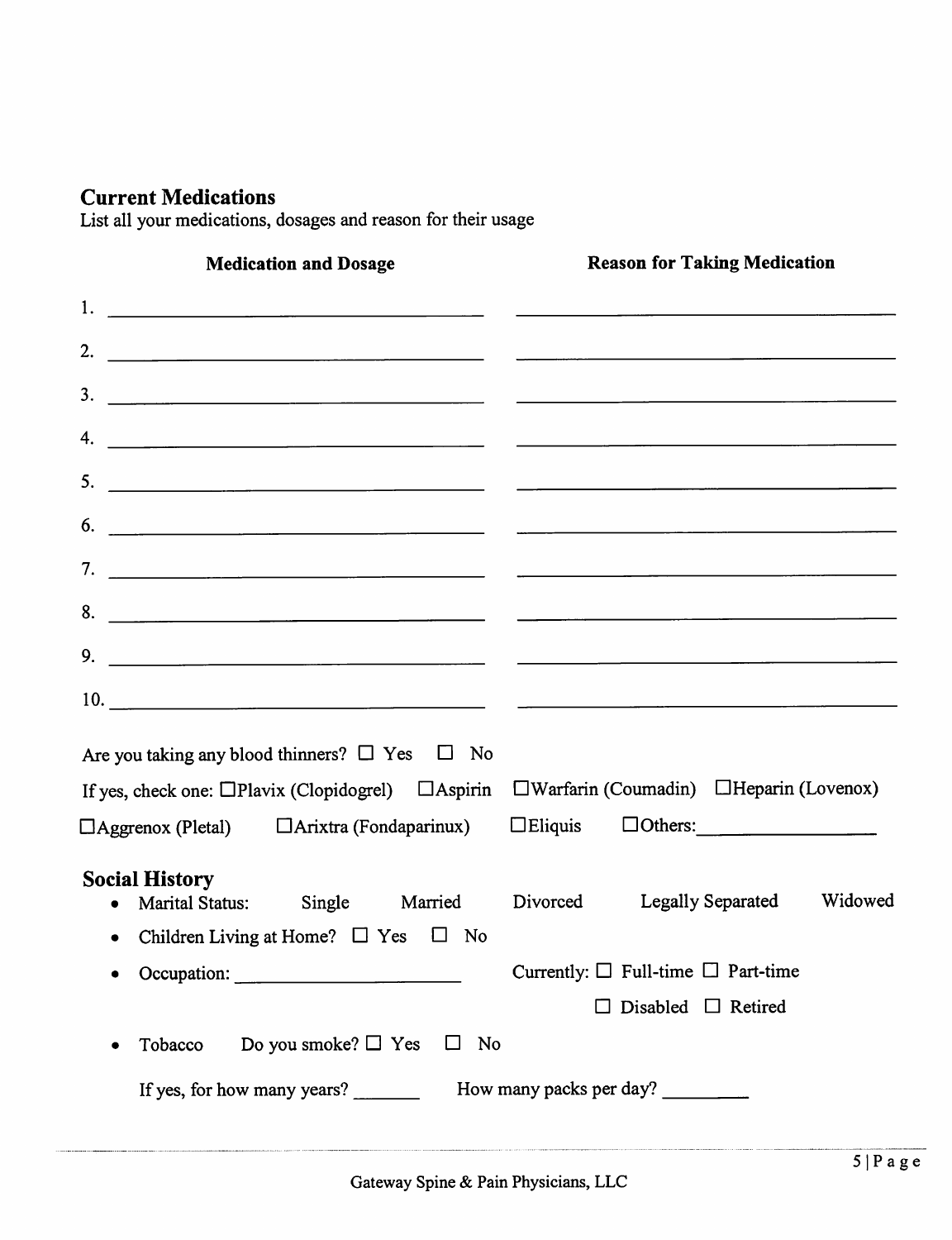|  |  | • Alcohol Do you drink alcohol? $\Box$ Yes $\Box$ No If so, how often? |  |  |  |  |
|--|--|------------------------------------------------------------------------|--|--|--|--|
|--|--|------------------------------------------------------------------------|--|--|--|--|

Do you have any history of alcohol or drug addiction  $\Box$  Yes  $\Box$  No

# **Review of Systems**

In the past few months have you experienced any of the following symptoms or complaints?

| 1. Fever                                     | $\Box$ Yes     |              | No             | 14. Difficulty Controlling Bowels $\Box$ Yes |                     |        | <b>No</b> |
|----------------------------------------------|----------------|--------------|----------------|----------------------------------------------|---------------------|--------|-----------|
| 2. Chills                                    | Yes<br>$\Box$  | $\Box$       | No             | 15. Difficulty Controlling Urine $\Box$ Yes  |                     | ப      | No        |
| 3. Sudden weight gain                        | $\Box$ Yes     | $\Box$       | No             | 16. Low back pain                            | Yes<br>$\mathsf{L}$ | ப      | No        |
| 4. Sudden weight loss                        | Yes<br>$\perp$ | ப            | No             | 17. Joint pain                               | Yes<br>ப            | $\Box$ | <b>No</b> |
| 5. Hearing problems                          | $\Box$ Yes     | ⊔            | No             | 18. Red swollen joints                       | Yes<br>$\Box$       | □      | No        |
| 6. Chest pain                                | Yes<br>$\perp$ | $\mathbf{1}$ | N <sub>0</sub> | 19. Numbness                                 | Yes<br>$\Box$       | $\Box$ | <b>No</b> |
| 7. Heart palpitations                        | Yes<br>LΙ      | $\Box$       | N <sub>o</sub> | 20. Weakness                                 | Yes<br>□            | $\Box$ | No        |
| 8. Difficulty breathing (Dyspnea) $\Box$ Yes |                | $\Box$       | No             | 21. Bleeding Problems                        | $\Box$ Yes          | Ц      | <b>No</b> |
| 9. Persistent Cough)                         | $\Box$ Yes     | $\Box$       | No             | 22. Easy Bruising                            | $\Box$ Yes          | $\Box$ | <b>No</b> |
| 10. Constipation                             | Yes<br>ப       | $\Box$       | No             | 23. Depression                               | Yes<br>$\Box$       | $\Box$ | <b>No</b> |
| 11. Diarrhea                                 | Yes<br>$\Box$  | ⊔            | No             | 24. Anxiety                                  | Yes<br>ப            | $\Box$ | No        |
| 12. Nausea                                   | Yes<br>$\Box$  | $\Box$       | No             | 25. Sleep Loss                               | Yes<br>$\perp$      | $\Box$ | No        |
| 13. Acid Reflux (Heart Burn)                 | Yes<br>ப       | $\mathsf{L}$ | N <sub>o</sub> |                                              |                     |        |           |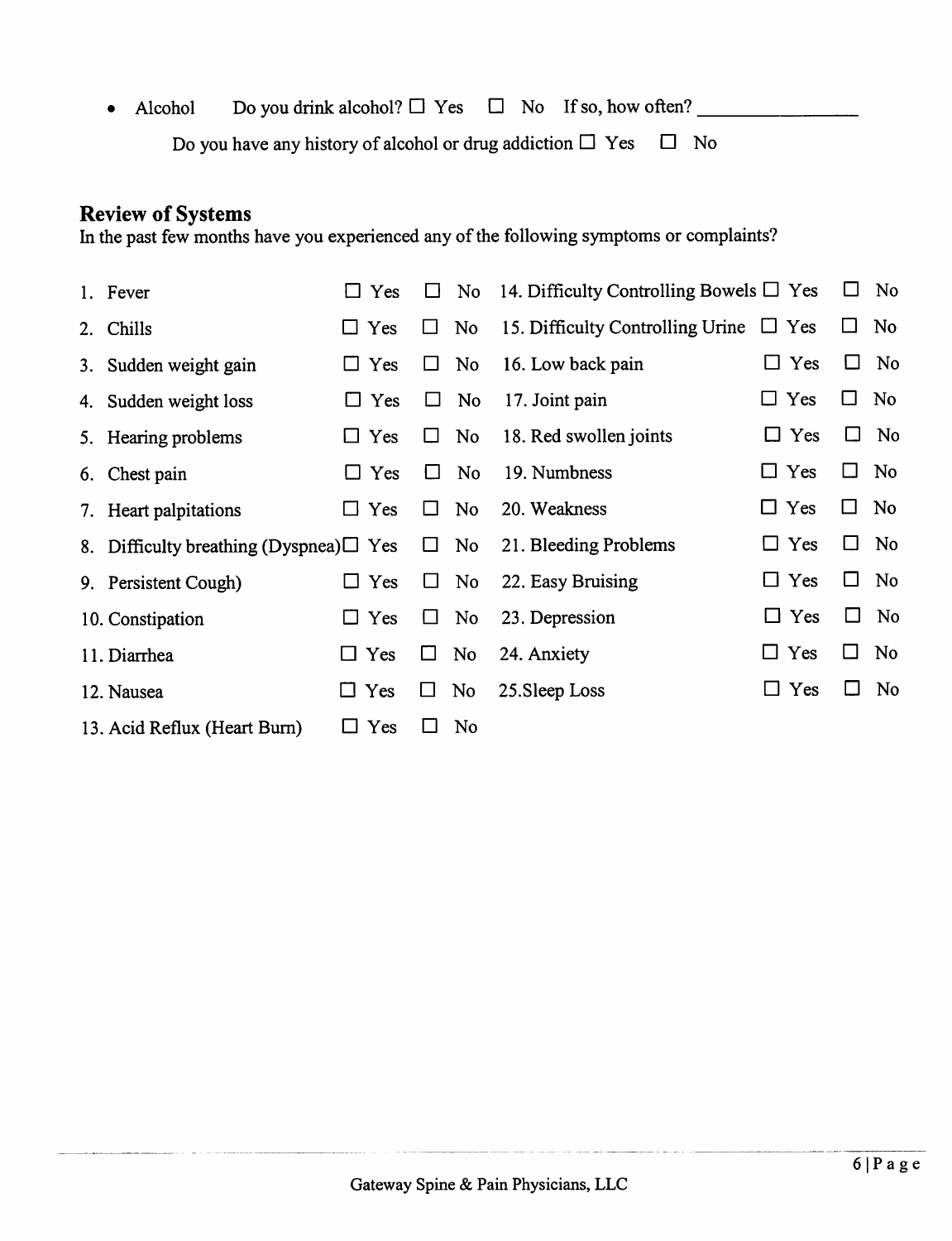# Gateway Spine & Pain Physicians Missed Appointment & Late Arrival Policy

Our goal is to provide you with courteous and timely service. This requires all patients to make an effort to arrive on time and to let us know when appointments cannot be kept. Your efforts regarding this is very appreciated.

### **Missed Appointment Policy:**

Please be aware that by scheduling an initial consultation with our physicians, you are agreeing to abide by the billing policies of our service. To better serve all our patients, we require 24 hour notification should you need to cancel or reschedule any appointment.

\*\*\*Should you miss, or reschedule your appointment for a visit with less than 24 hour notice, you will be charged \$50.00 for a Clinic Visit, \$150.00 for a New Patient Visit and \$150.00 for a Procedure Visit. Payment will be required prior to your next appointment. Your insurance company will not cover fees for missed appointment.\*\*\*

### **Late Arrival Policy:**

The appointment time you are given is when you are expected to be in the exam room or operating room. We require that new patients come in 30 minutes early, and established patients 15 minutes early to complete paperwork. Patients coming for a procedure must arrive 30 minutes early if they require sedation, and 15 minutes if they do not.

It is the policy of Gateway Spine & Pain Physicians that Patients are to arrive on time. Patients who arrive late for visits or procedures cannot expect or demand to be seen. Other patients who arrive on time expect to be seen at their allotted appointment time. One late patient may make the schedule run late for the rest of the day. This is not considerate to other patients who arrive on time.

There are many things that can occur to make a patient late; i.e. car trouble, traffic, parking, etc... We understand that this can happen, but need you to understand we cannot change the schedule for the rest of the day to accommodate any of these reasons.

If you arrive late for any reason, please check in at the front desk. The staff will check the schedule for the rest of the day and if possible, offer you another available time the same day. If an appointment is not available that day, an appointment on a different day will be offered to you. Please remind the staff if your medication will run out prior to this new appointment date.

There may be times when we run late. This is due to some unforeseen patient clinical need that we must accommodate. We respect our patient's time and will do all that we can to be on schedule.

### I have read, understand, and agree to abide by all of the above:

Patient/Responsible Party Signature

Date

**Printed Name**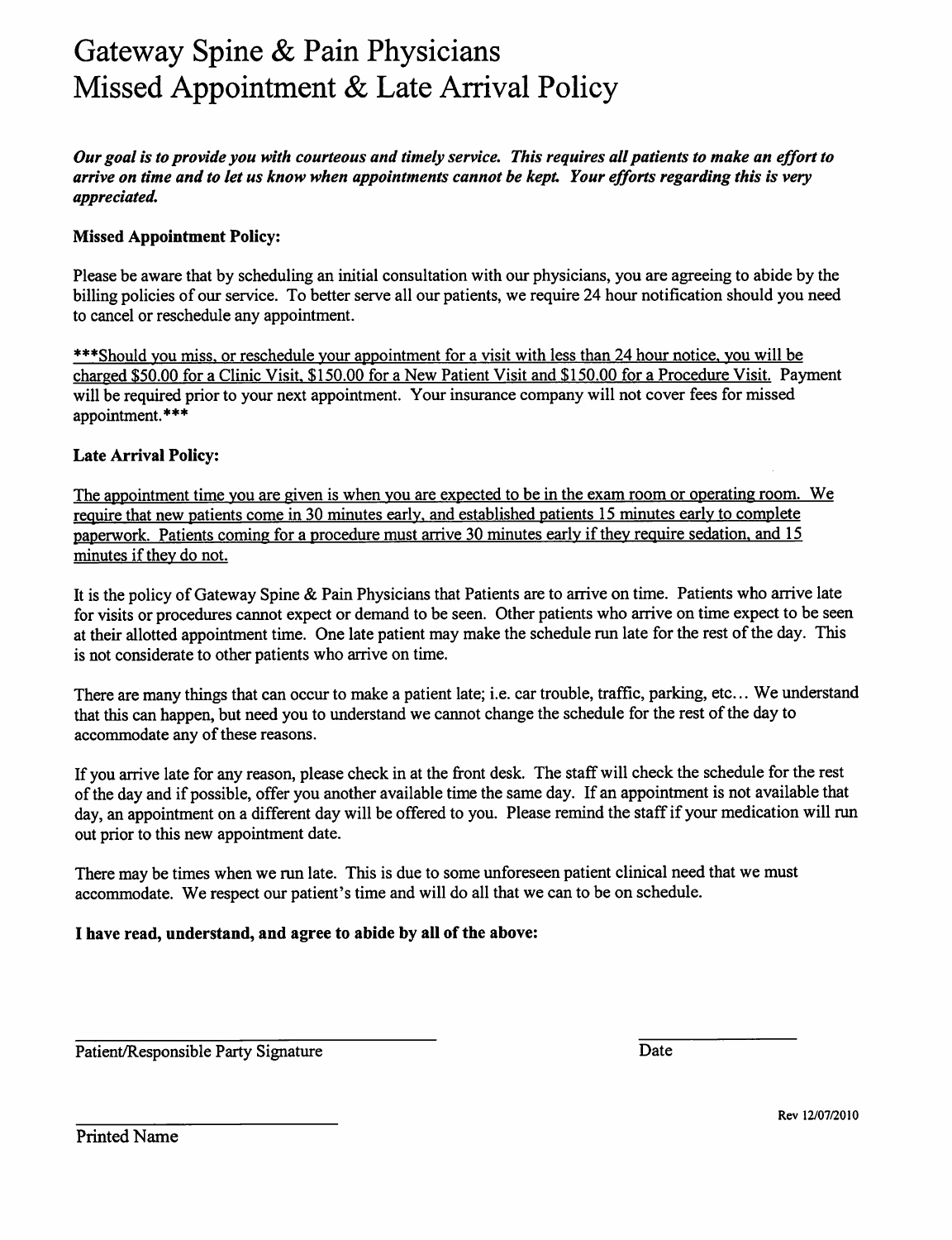

## **Consent for Release of Information**

# \*\*\* (This release also includes release of confidential related information) \*\*\*

| Address:                                                                                                                                                                                                                             |                                                                                                                                                                                                                                                                                                                                                                                                        |
|--------------------------------------------------------------------------------------------------------------------------------------------------------------------------------------------------------------------------------------|--------------------------------------------------------------------------------------------------------------------------------------------------------------------------------------------------------------------------------------------------------------------------------------------------------------------------------------------------------------------------------------------------------|
|                                                                                                                                                                                                                                      | _Telephone:_______________________________                                                                                                                                                                                                                                                                                                                                                             |
|                                                                                                                                                                                                                                      |                                                                                                                                                                                                                                                                                                                                                                                                        |
|                                                                                                                                                                                                                                      | I hereby authorize the above-named facility to release information from my medical record to: $\Box$ Healthcare Provider $\Box$ Patient                                                                                                                                                                                                                                                                |
|                                                                                                                                                                                                                                      |                                                                                                                                                                                                                                                                                                                                                                                                        |
| Address: <u>Address: Address: Address: Address: Address: Address: Address: Address: Address: Address: Address: Address: Address: Address: Address: Address: Address: Address: Address: Address: Address: Address: Address: Addre</u> |                                                                                                                                                                                                                                                                                                                                                                                                        |
| For the purpose of:<br>The specific information requested is: (please check one)                                                                                                                                                     |                                                                                                                                                                                                                                                                                                                                                                                                        |
|                                                                                                                                                                                                                                      | $\Box$ Confined to records regarding admission and treatment for the following medical condition or injury:                                                                                                                                                                                                                                                                                            |
|                                                                                                                                                                                                                                      |                                                                                                                                                                                                                                                                                                                                                                                                        |
|                                                                                                                                                                                                                                      | □ Covering records from (date)__________________________________to (date)___________________________                                                                                                                                                                                                                                                                                                   |
|                                                                                                                                                                                                                                      |                                                                                                                                                                                                                                                                                                                                                                                                        |
| I I Entire record                                                                                                                                                                                                                    |                                                                                                                                                                                                                                                                                                                                                                                                        |
| specifically consent to the release of such information by signing one or more of the following:                                                                                                                                     | If the requested portion of the record contains information pertaining to drug or alcohol related diagnosis and treatment or<br>contains HIV related information or information about mental health disorders or sexually transmitted diseases, you must                                                                                                                                               |
| information will be released pursuant to this consent form.                                                                                                                                                                          | I understand that if my records contain information concerning psychiatric, drug or alcohol related diagnosis and treatment, such                                                                                                                                                                                                                                                                      |
|                                                                                                                                                                                                                                      |                                                                                                                                                                                                                                                                                                                                                                                                        |
| HIV.                                                                                                                                                                                                                                 | I understand that if my records contain confidential HIV related information, such information will be release pursuant to this<br>consent form. Confidential HIV related information is any information indicating that a person had an HIV related test, or has<br>HIV infection, HIV related illness or AIDS, or any information which could indicate that a person has been potentially exposed to |
|                                                                                                                                                                                                                                      |                                                                                                                                                                                                                                                                                                                                                                                                        |
| information shall be released pursuant to this consent form.                                                                                                                                                                         | I understand that if my records contain information concerning the diagnosis or treatment of sexually transmitted diseases, such                                                                                                                                                                                                                                                                       |
|                                                                                                                                                                                                                                      |                                                                                                                                                                                                                                                                                                                                                                                                        |
| circumstances:                                                                                                                                                                                                                       | I understand that this consent can be revoked in writing at any time before the records are released. Unless I revoke this<br>authorization in writing, it shall expire when the information is released in reliance upon this consent or under the following                                                                                                                                          |
| (Date, event or condition of expiration)                                                                                                                                                                                             |                                                                                                                                                                                                                                                                                                                                                                                                        |
| <b>Signature of Patient or Representative</b>                                                                                                                                                                                        | If Representative, relationship to Patient<br>Date                                                                                                                                                                                                                                                                                                                                                     |
|                                                                                                                                                                                                                                      |                                                                                                                                                                                                                                                                                                                                                                                                        |

Patient must consent to release ENTIRE contents of a record containing HIV related information. If the patient named about is a minor, who does not have the legal right to consent to treatment, or has legally appointed guardian, this release must be signed by his/her parent/guardian.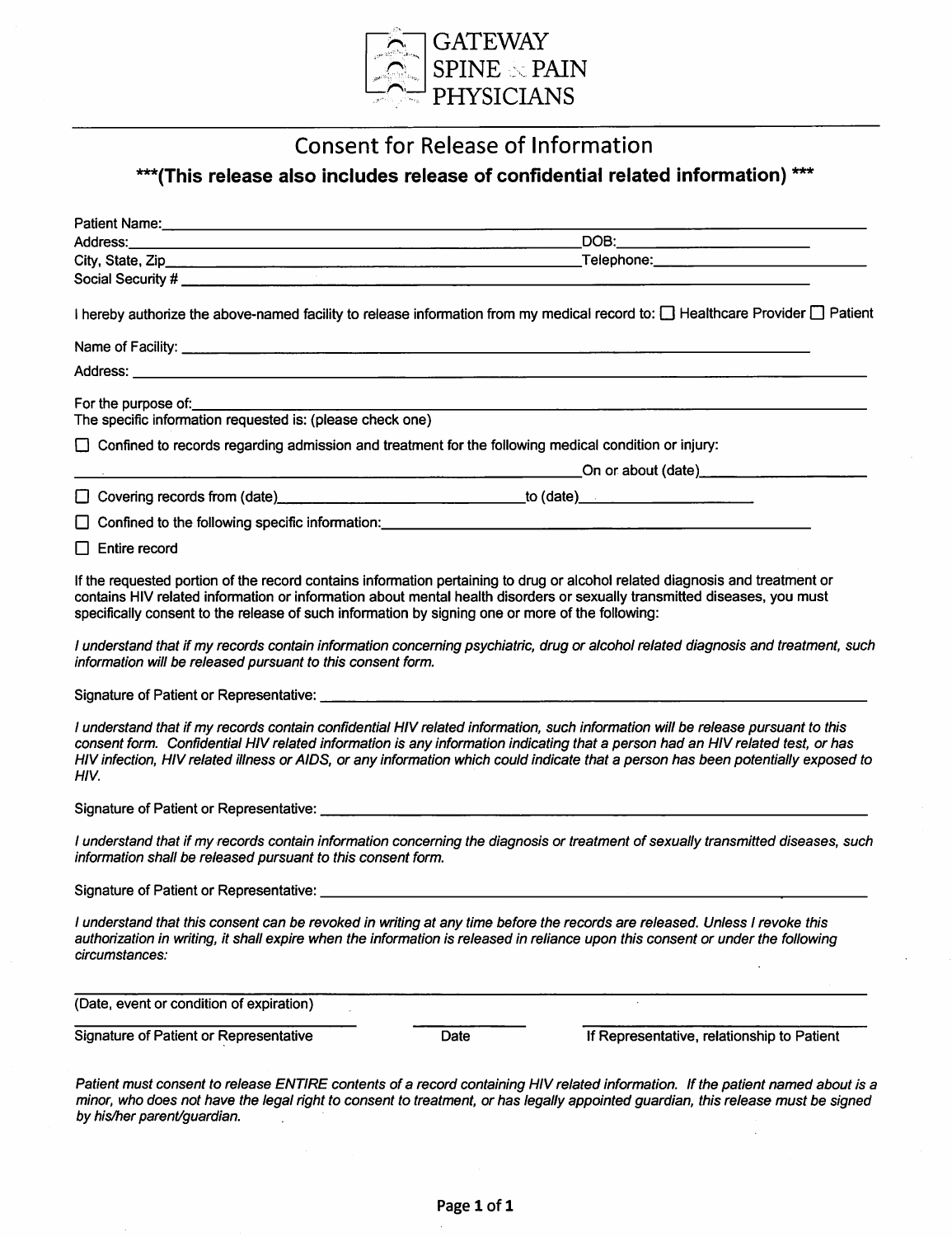# Gateway Spine & Pain Physicians Release of Information, Financial, & Medical Policies

Thank you for choosing Gateway Spine and Pain Physicians, LLC as your health care provider. The following is a statement of our Release of Information, Financial, and Medical Policies which we require you to read and sign prior to any treatment.

#### **Assignment of Benefits**

I hereby assign all medical and surgical benefits, to include major medical benefits to which I am entitled. I hereby authorize and direct my insurance carrier(s), including Medicare, private insurance and any other health/medical plan, to issue payment check(s) directly to Gateway Spine and Pain Physicians rendered to myself and/or my dependents regardless of my insurance benefits, if any. I understand that I am responsible for any amount not covered by insurance.

### Authorization to Release Information - For Billing Purposes

I hereby authorize Gateway Spine and Pain Physicians to release medical information to Medicare, my employer's benefits department, or my other insurance company for the sole purpose of obtaining payment for my medical care. I understand that only information pertaining to obtaining payment for my care will be released. I agree that a copy of this release may be used I place of the original.

#### Authorization to Release Information - For Coordination of Care

I hereby authorize Gateway Spine and Pain Physicians to release medical information to my referring physician, primary care doctor, case manager, and any other individual involved in my medical care for the sole purpose of facilitating treatment. I understand that my medical information is confidential and that I have a chance to request that my physician not share my medical records with any of the above individuals. Should I choose to exercise this right, I will provide in writing to my physician and any the individuals involved in my care whom I do not wish to receive my medical records. I agree that a copy of this release may be used in place of the original. I am aware that I may request that this Release of Medical Information may be revoked at any time by providing the physician's office with a dated and signed letter.

#### **Privacy Practice Notice**

I have reviewed the Privacy Practice Notice for Gateway Spine and Pain Physicians that was provided to me. I acknowledge that the notice describes how this medical practice assures the safety of my protected health information, and also explains my rights and responsibilities to the privacy regarding the medical care that I am seeking. Our privacy Practice Notice states that we reserve the right to change the terms described. Should this happen, you will receive a revised copy either by mail, or in person. By signing below, I acknowledge receipt of our Notices of Privacy Practices.

#### **Payment for Medical Services**

All professional services rendered are charged to the patient and are due at the time of service, unless other arrangements have been made in advance with the business office. Necessary forms will be completed to file for insurance carrier payments. I hereby assume financial responsibility for all charges incurred for services rendered. I understand that I will be required to pay co-payments, amounts applied to deductibles and balance of bills not paid in accordance with the benefits of my current insurance policy. If I am unable to make payments in full for my medical treatment within 30 days, I agree to call the business office and make payment arrangements. I hereby authorize payment for all medical insurance benefits which are payable under the term of my insurance policy to be paid directly to Gateway Spine and Pain Physicians LLC or designates for services rendered. I certify that the information I have reported regarding my insurance coverage is correct. I authorize the doctor's office to verify insurance coverage and benefits allowed in accordance with my insurance company's policy. I understand that it is my full responsibility that any third party which I direct Gateway Spine and Pain Physicians LLC to bill, in the event of non-payment for whatever reasons in accordance with the benefits of my current insurance policy, I will pay immediately. While filing of insurance claims is a courtesy that we extend to our patients, all charges are your responsibility form the date the services are rendered. In the event that your account is turned over to an outside collection agency, you will be discharged from Gateway Spine & Pain Physicians and be responsible for an additional 30% of the balance owed and/or all attorney fees and costs incurred to collect the unpaid debt.